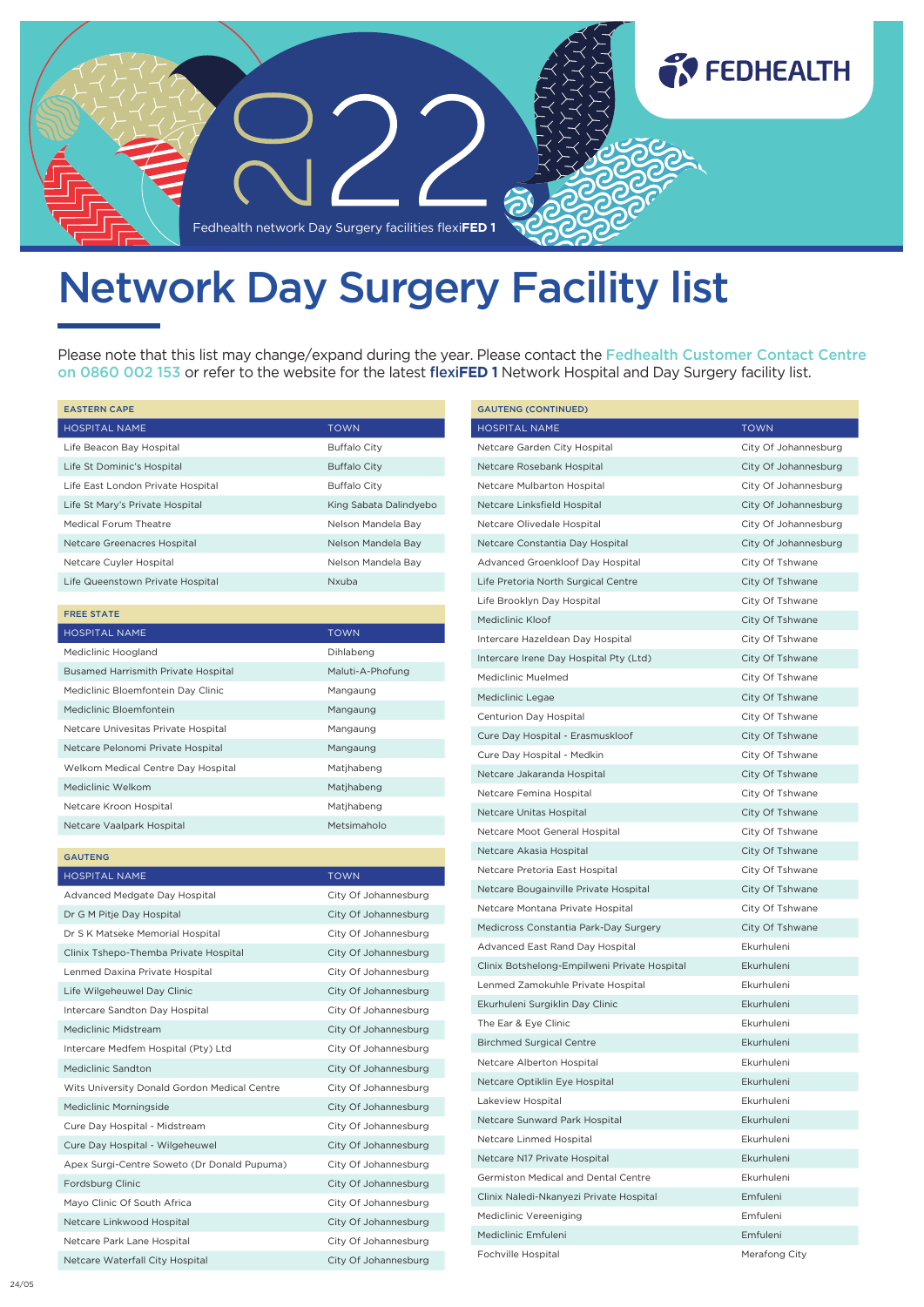

| <b>GAUTENG (CONTINUED)</b>                   |                       |
|----------------------------------------------|-----------------------|
| <b>HOSPITAL NAME</b>                         | <b>TOWN</b>           |
| The Fountain Private Hospital                | Merafong City         |
| Netcare Pinehaven Hospital                   | Mogale City           |
| Netcare Krugersdorp Hospital                 | Mogale City           |
|                                              |                       |
| <b>KWAZULU-NATAL</b>                         |                       |
| <b>HOSPITAL NAME</b>                         | <b>TOWN</b>           |
| Ladysmith Day Hospital                       | Emnambithi-Ladysmith  |
| Netcare Kokstad Private Hospital             | Greater Kokstad       |
| Shelly Beach Day Clinic                      | Hibiscus Coast        |
| Hibiscus Day Surgical Hospital               | <b>Hibiscus Coast</b> |
| Netcare Margate Hospital                     | <b>Hibiscus Coast</b> |
| Mediclinic Victoria Hospital                 | Kwadukuza             |
| Kwadukuza Private Hospital                   | Kwadukuza             |
| Netcare Alberlito Hospital                   | Kwadukuza             |
| Mediclinic Pietermaritzburg                  | Msunduzi              |
| Netcare St Anne's Hospital                   | Msunduzi              |
| <b>Mediclinic Newcastle</b>                  | Newcastle             |
| Mediclinic Newcastle Day Hospital            | Newcastle             |
| Ribumed Day Clinic                           | Ethekwini             |
| Isipingo Hospital Ltd                        | Ethekwini             |
| <b>Busamed Hillcrest Private Hospital</b>    | Ethekwini             |
| Westridge Surgical                           | Ethekwini             |
| <b>KZN Day Clinic</b>                        | Ethekwini             |
| Medstone Day Theatre (Pty) Taumhlang         | Ethekwini             |
| Netcare Parklands Hospital                   | Ethekwini             |
| Netcare St Augustine's Hospital              | Ethekwini             |
| Netcare Kingsway Hospital                    | Ethekwini             |
| Netcare Umhlanga Hospital                    | Ethekwini             |
| Medicross Pinetown Medical and Dental Centre | Ethekwini             |
| Richards Bay Medical Institute               | Umhlathuze            |
| Medicross Richards Bay Day Theatre           | Umhlathuze            |
| Lenmed Howick Private Hospital               | Umngeni               |
| Howick Day Clinic                            | Umngeni               |

| Advanced Health De La Vie Day Hospital             | Emalahleni           |
|----------------------------------------------------|----------------------|
| Mediclinic Highveld                                | Govan Mbeki          |
| Mediclinic Nelspruit Day Clinic                    | Mbombela             |
| Mediclinic Nelspruit                               | Mbombela             |
| Rh Piet Retief Private Hospital                    | Mkhondo              |
| Mediclinic Ermelo                                  | Msukaligwa           |
| Life Midmed Hospital                               | <b>Steve Tshwete</b> |
| <b>NORTH WEST</b>                                  |                      |
| <b>HOSPITAL NAME</b>                               | <b>TOWN</b>          |
| Wilmed Park Private Hospital                       | City Of Matlosana    |
| <b>Mediclinic Brits</b>                            | Madibeng             |
| Clinix Itokolle-Victoria Private Hospital          | Mafikeng             |
| Netcare Ferncrest Hospital                         | Rustenburg           |
| Mediclinic Potchefstroom                           | Tlokwe               |
| Potchefstroom Medical & Dental Centre              | Tlokwe               |
| <b>NORTHERN CAPE</b>                               |                      |
|                                                    |                      |
| HOSPITAL NAME                                      | <b>TOWN</b>          |
| Lenmed Kathu Private Hospital                      | Gamagara             |
| Mediclinic Upington                                | Khara Hais           |
| Medi - Harts Day Clinic                            | Phokwane             |
| <b>Mediclinic Gariep</b>                           | Sol Plaatje          |
| Kimberley Narko Clinic (Pty) Ltd                   | Sol Plaatje          |
|                                                    |                      |
| <b>WESTERN CAPE</b>                                |                      |
| <b>HOSPITAL NAME</b>                               | <b>TOWN</b>          |
| Mediclinic Plettenberg Bay                         | Bitou                |
| Advanced Worcester Surgical Centre                 | <b>Breede Valley</b> |
| Mediclinic Worcester                               | <b>Breede Valley</b> |
| Advanced Durbanville Surgical Centre               | City Of Cape Town    |
| Advanced Panorama Surgical Centre                  | City Of Cape Town    |
| Advanced Harbour Bay Surgical Centre               | City Of Cape Town    |
| Life Sport Science Orthopaedic Surgical Day Centre | City Of Cape Town    |
| <b>Mediclinic Cape Gate</b>                        | City Of Cape Town    |

Intercare Day Hospital Century City City City City Of Cape Town Mediclinic Stellenbosch Day Clinic City Of Cape Town Mediclinic Winelands Orthopaedic Hospital City Of Cape Town Mediclinic Cape Gate - Day Clinic City Of Cape Town Mediclinic Winelands Day Clinic City Of Cape Town Mediclinic Louis Leipoldt City Of Cape Town Mediclinic Panorama City Of Cape Town Mediclinic Constantiaberg City Of Cape Town Mediclinic Vergelegen City Of Cape Town

HOSPITAL NAME TOWN TOWN

**TO FEDHEALTH** 

MPUMALANGA

| <b>LIMPOPO</b> |  |  |
|----------------|--|--|
|                |  |  |
|                |  |  |

| <b>HOSPITAL NAME</b>            | <b>TOWN</b>     |
|---------------------------------|-----------------|
| Mediclinic Tzaneen              | Greater Tzaneen |
| Medleb Private Hospital         | Lepelle-Nkumpi  |
| Mediclinic Lephalale            | Lephalale       |
| Zoutpansberg Private Hospital   | Makhado         |
| Mediclinic Limpopo - Day Clinic | Polokwane       |
| Mediclinic Limpopo              | Polokwane       |
| Mediclinic Thabazimbi           | Thabazimbi      |